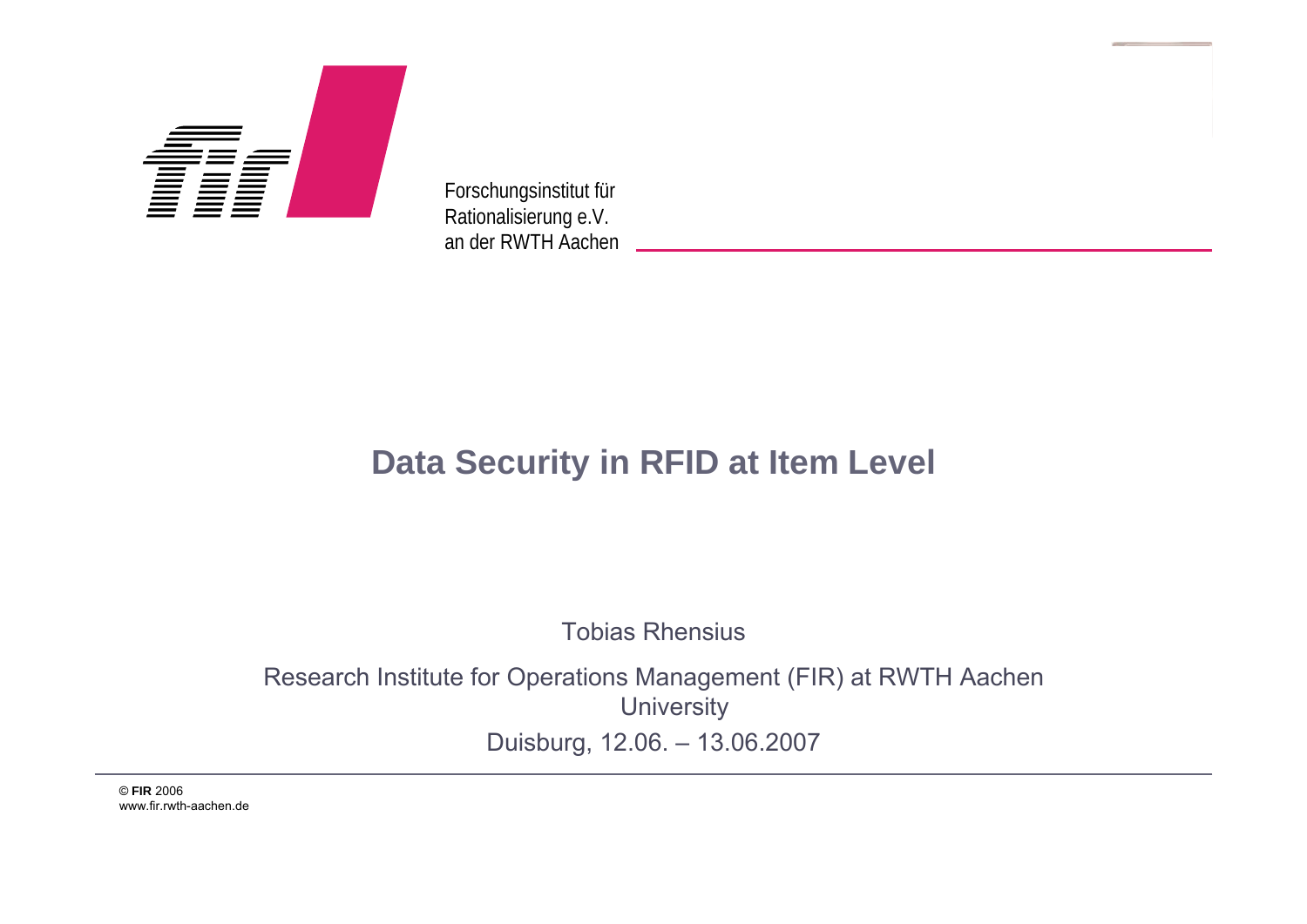## **Research Institute for Operations Management (FIR) at RWTH Aachen University**



We [are...](#page-17-0)

■ since [1953 an research](#page-17-0) institute [sponsored](#page-17-0) by the state NRW at



**[an research](#page-17-0) association with 145** company [and federation](#page-17-0) members

■ [Member](#page-17-0) of



According to our view, operations mangement is not aimed at shedding jobs.

Rather we are striving for the improvement of a company's competitiveness and the opening-up of new markets in order to secure and create new jobs for 50 years

We have got...

- an annual budget of about  $\epsilon$  5 millions
- about 150 employees
- **about 40 public sponsored research** projects a year (sponsored by the EU, DFG, AIF, state and federal ministries)
- П about 50 projects with customers of the industry and service economy per year

Thereby we are focussing on the areas:

- П **information management**
- **production management**
- П **service management**

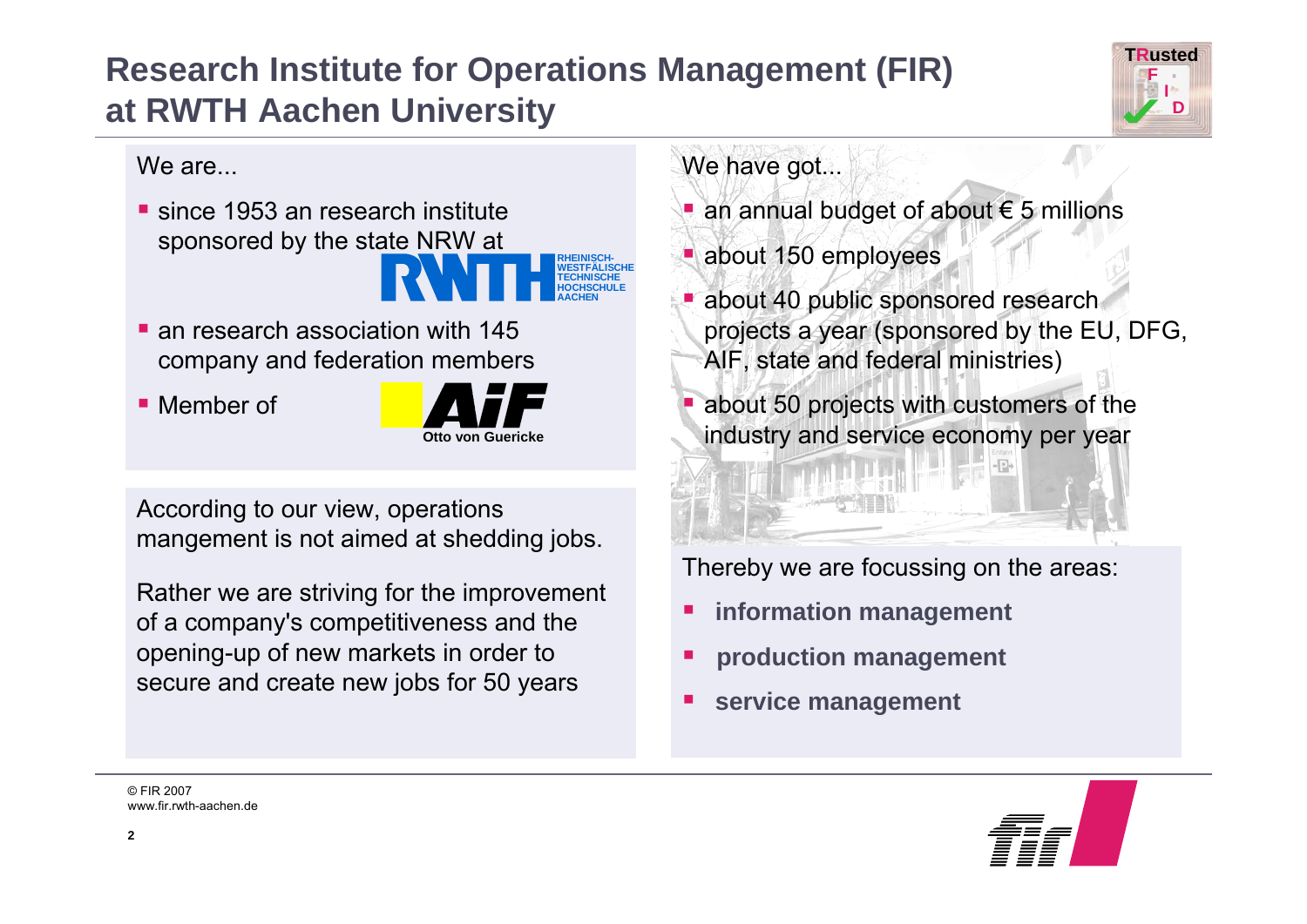### **Research project Trusted-RFID**



#### **intended results**

- П criteria catalogue for an evaluation of RFID-applications
- П trust seal and process of certification
- П operating concept for trust seal
- ш model of impact of technology-acceptance

#### **accompanying project board**



© FIR 2007www.fir.rwth-aachen.de





**F**

**TRusted**

**D**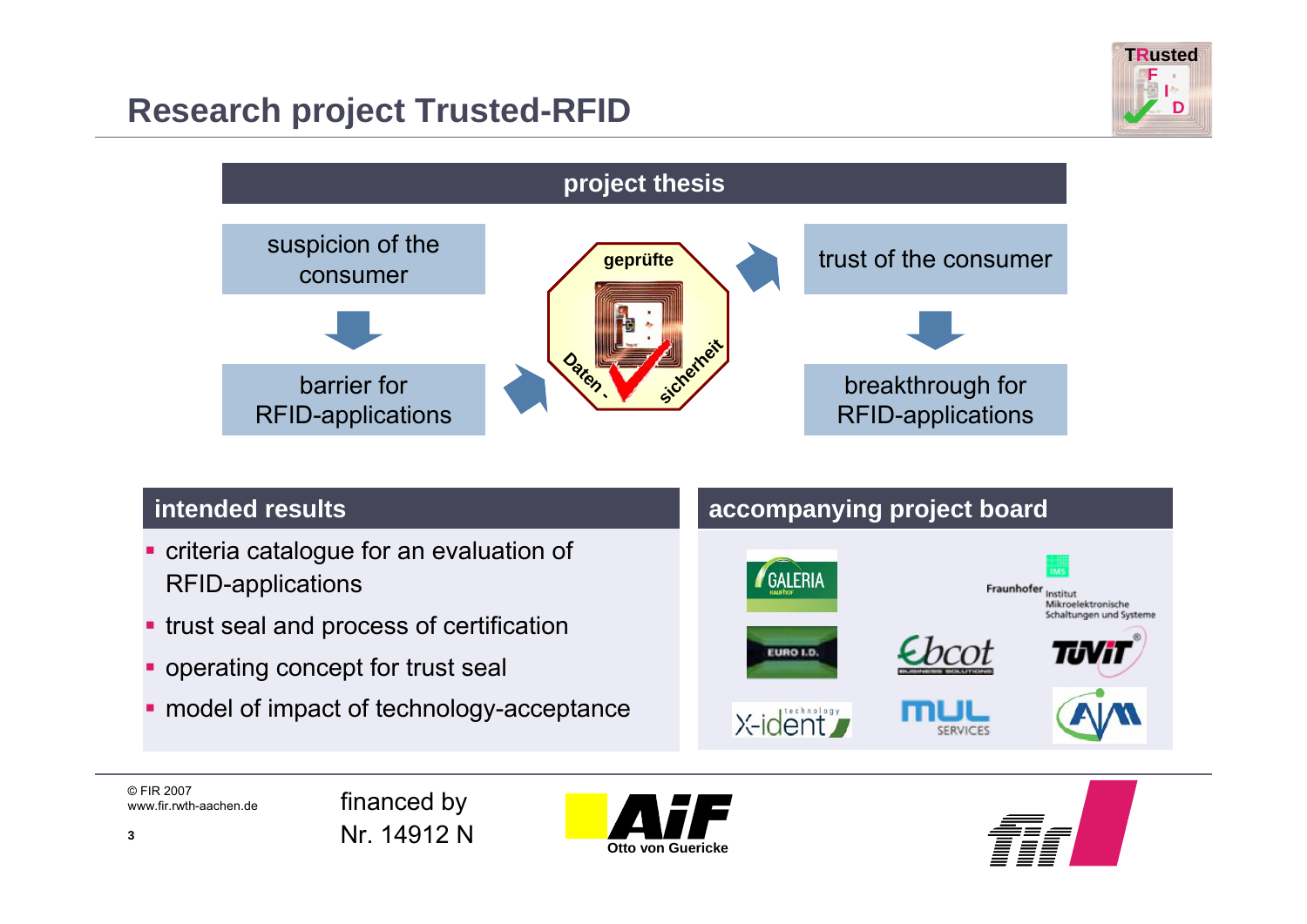### **Agenda**





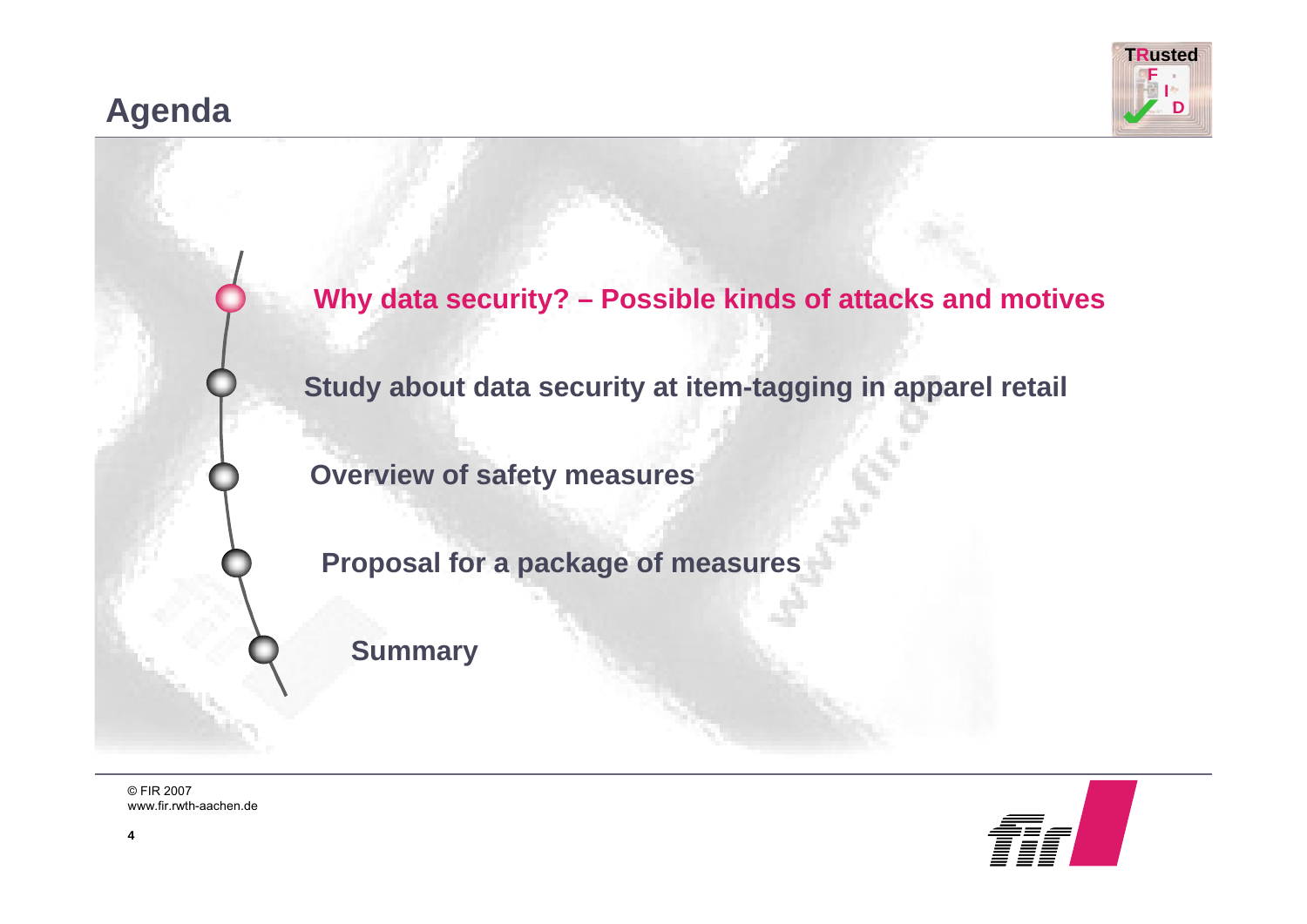### **Necessity of data security**







www.fir.rwth-aachen.de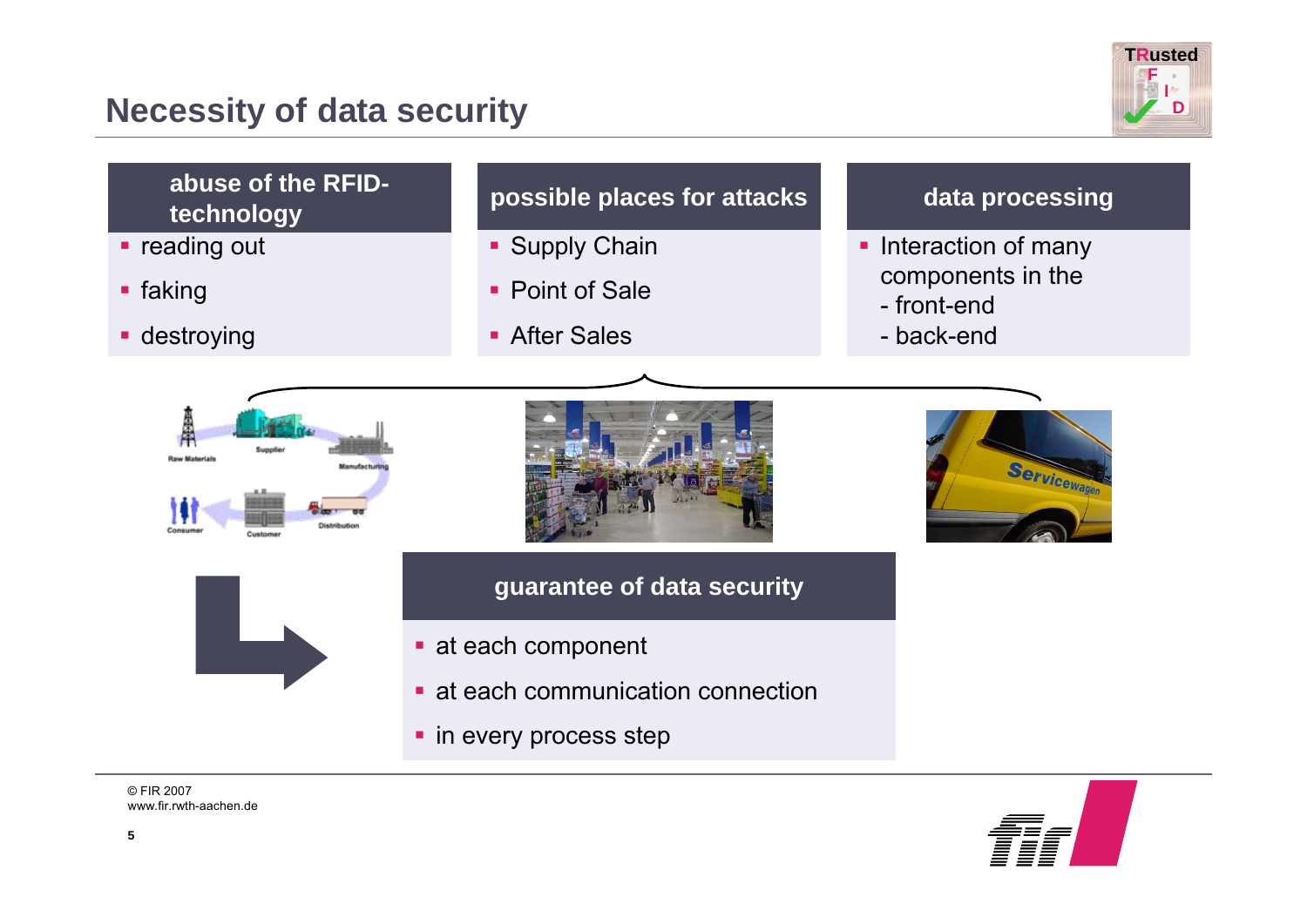### **Possible kinds of attacks in an RFID-system**





| committer         | motive(s)                                             | <b>attack</b>       | damaged party                        | place of attack * |
|-------------------|-------------------------------------------------------|---------------------|--------------------------------------|-------------------|
| competitor        | financial motive, damnification<br>privacy protection | $1 - 11$            | system operator                      | SC, POS, AS       |
| national agencies | security motive                                       | 5, 8                | everybody                            | SC, POS, AS       |
| system operator   | financial motive                                      | 5, 8                | consumer, employee                   | <b>POS</b>        |
| cyber terrorists  | damnification, profiling, fun                         | $1 - 11$            | system operator (everybody)          | SC, POS, AS       |
| employee          | security (anonymity), cheat                           | $1 - 7$             | system operator; (national agencies) | SC, AS            |
| consumer          | cheat, security (anonymity)                           | $1 - 7$             | system operator; (national agencies) | SC, AS            |
|                   | * SC = Supply Chain                                   | POS = Point of Sale | $AS = After Sales$                   |                   |

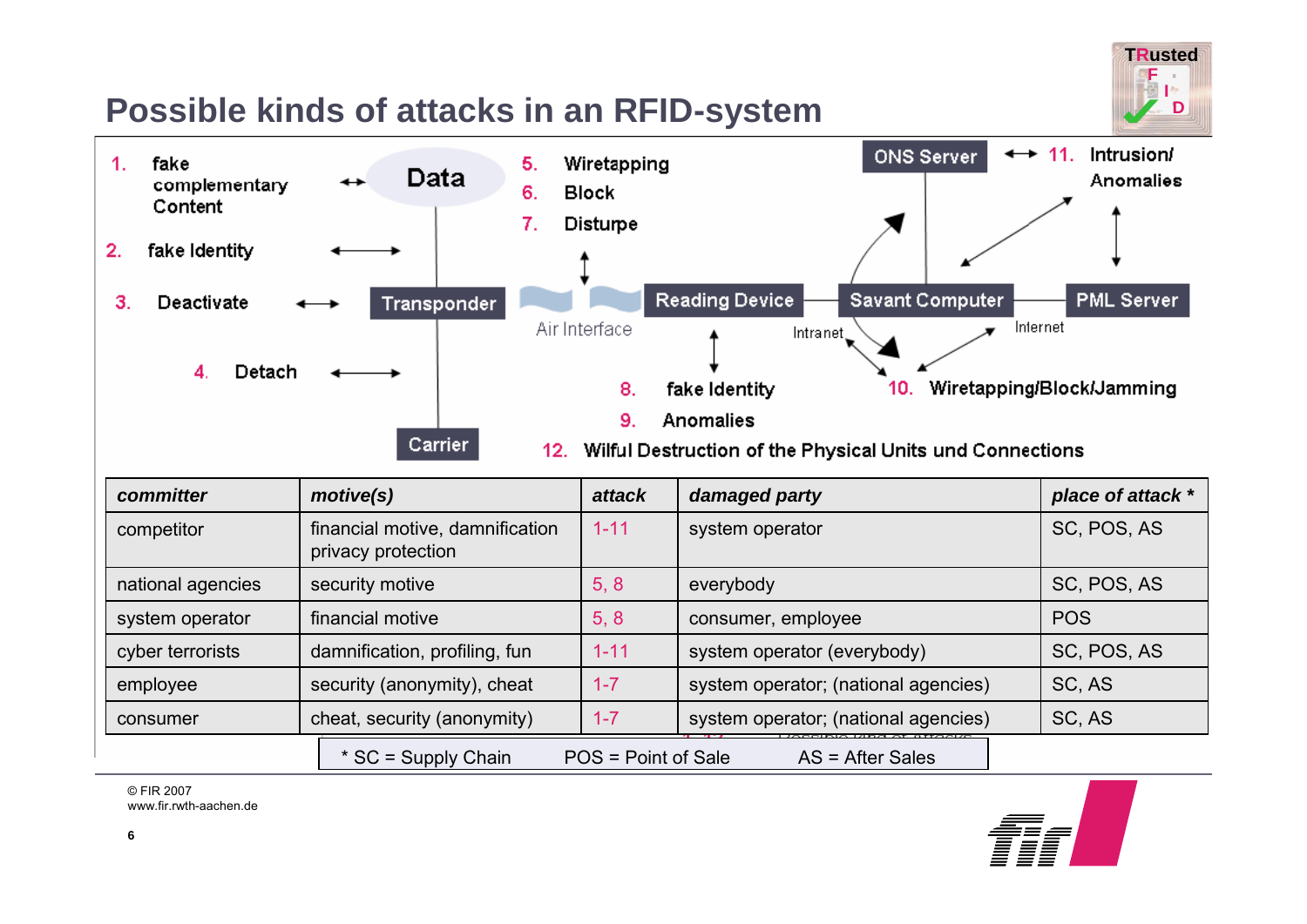### **Agenda**





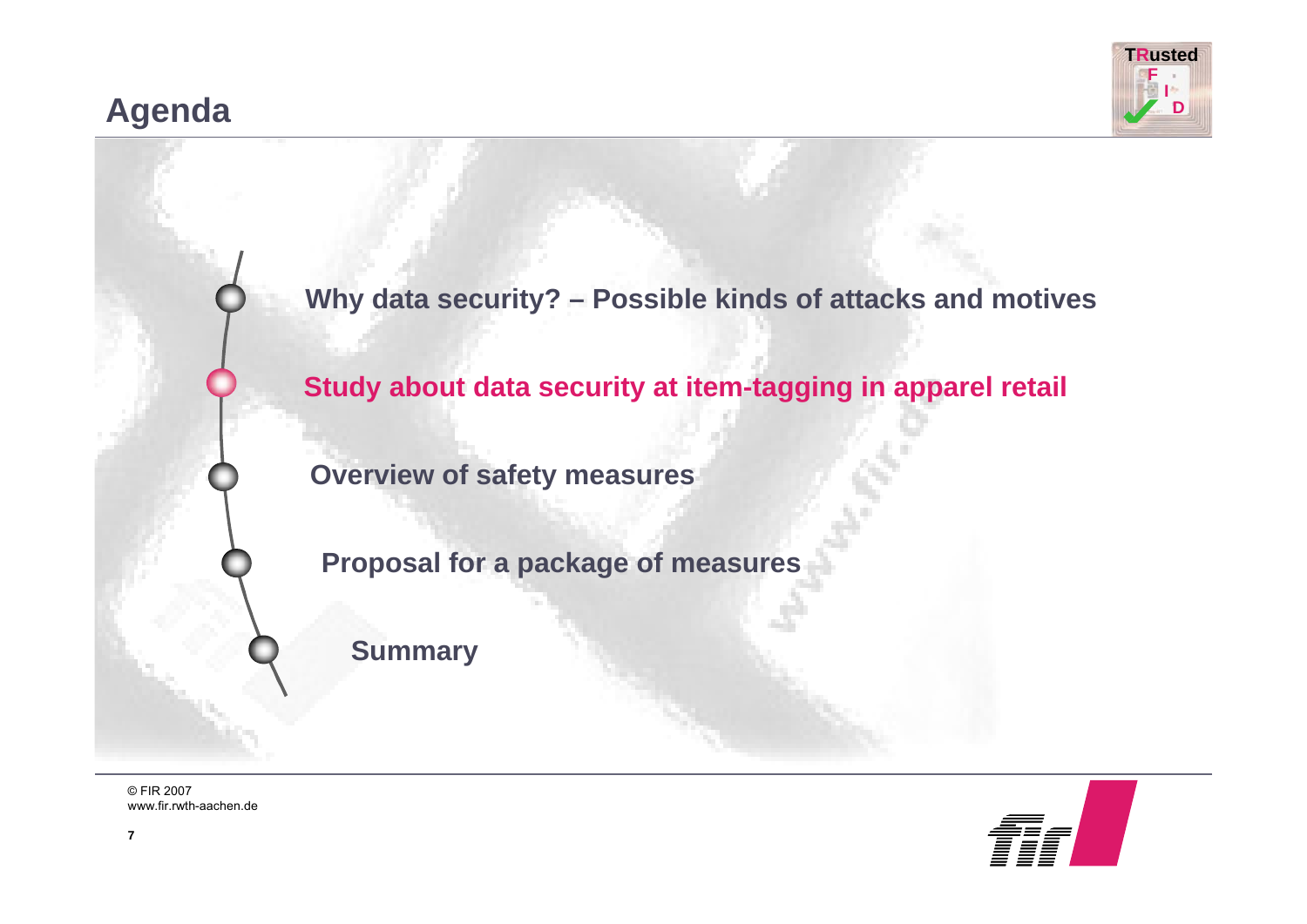## **Study: "Data Security at Item-Tagging in Apparel retail"**



#### **Objects of the study**

- **goals of the RFID-application**
- **technical requirements**
- **safety measures**
- cost aspects

#### **Participants**

- 23 medium big size german apparel retailer
- **Sector: IT and logistics**
- position: mainly chief executives or manager



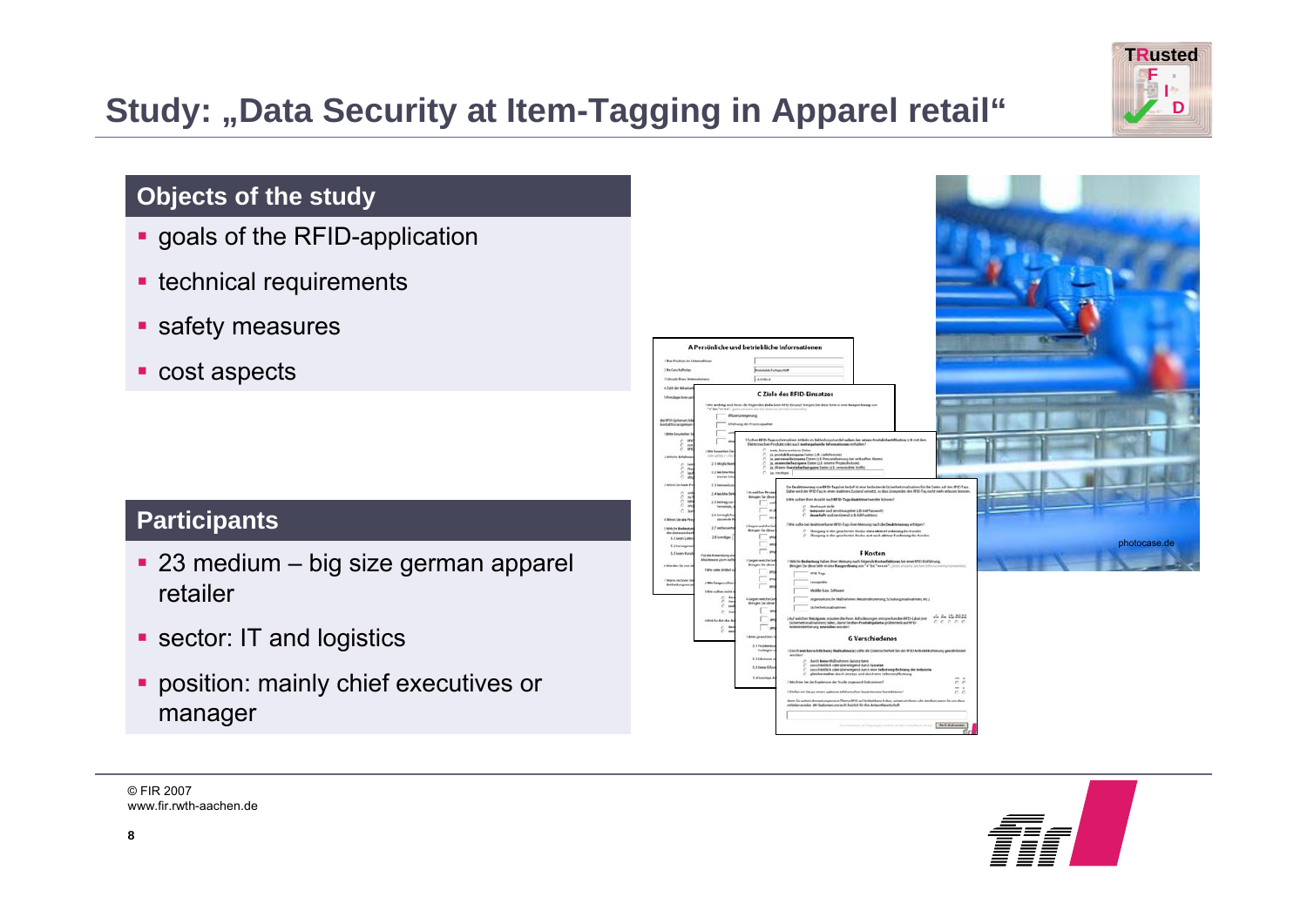



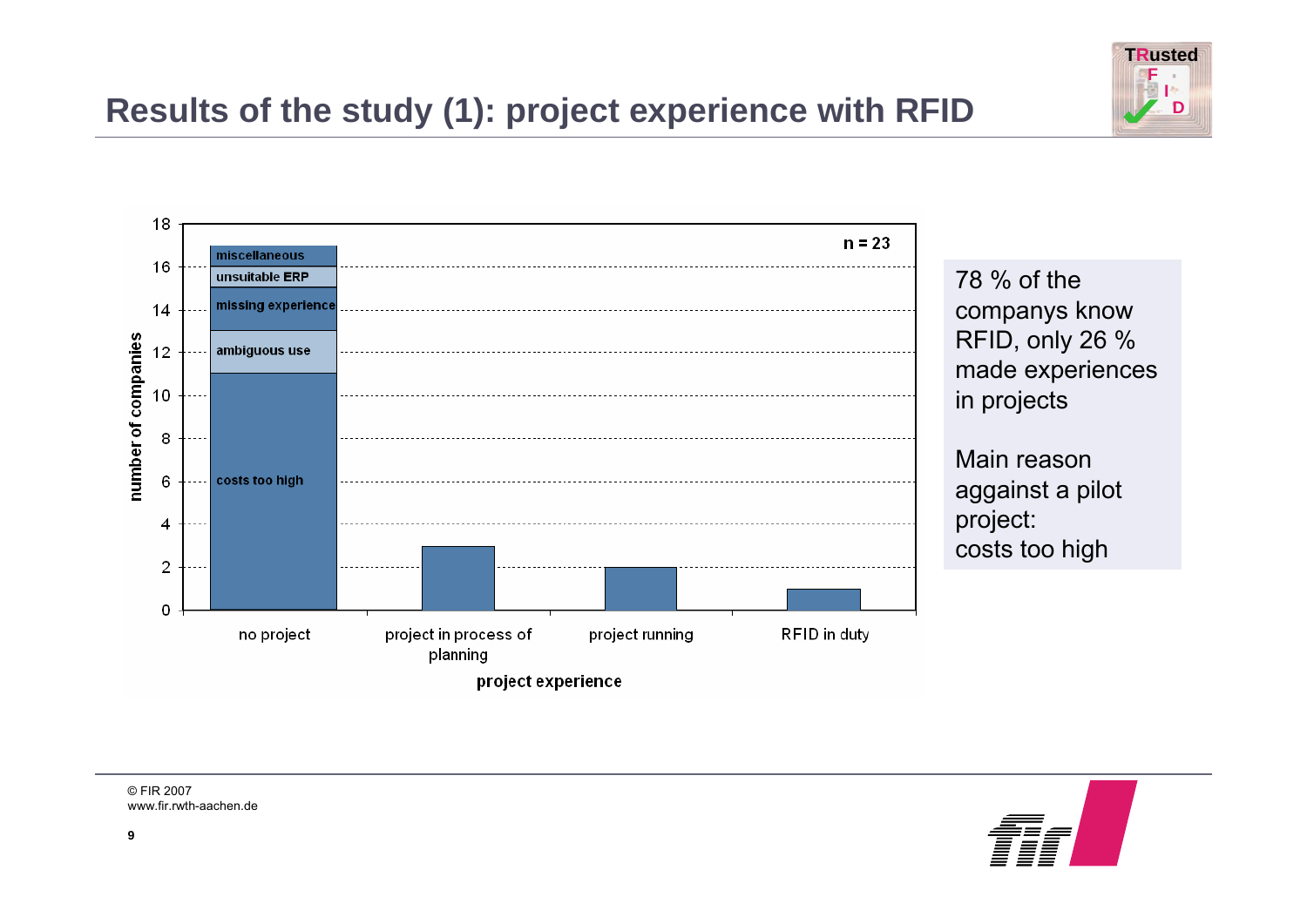



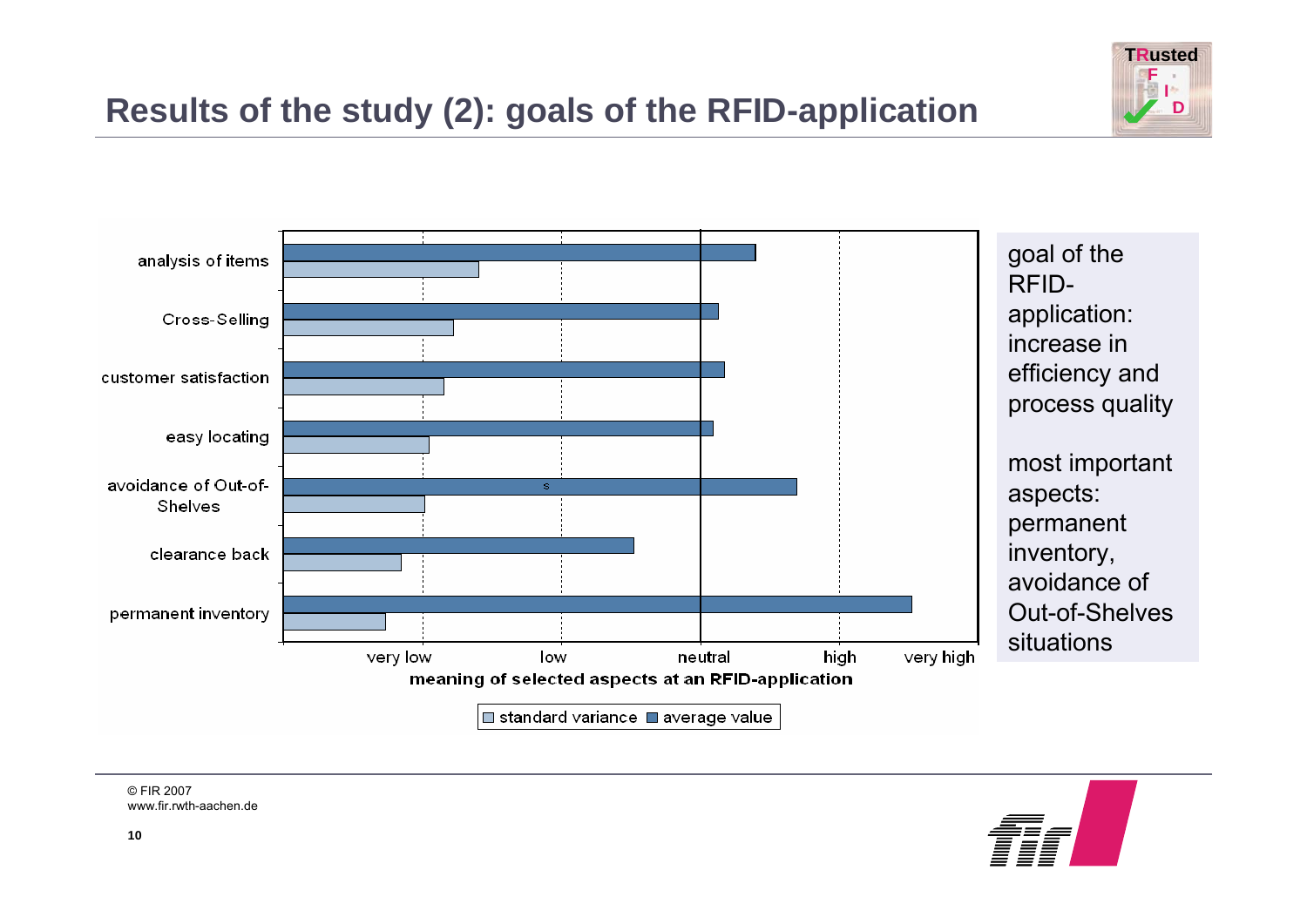### **Results of the study (3): meaning of the cost factors**





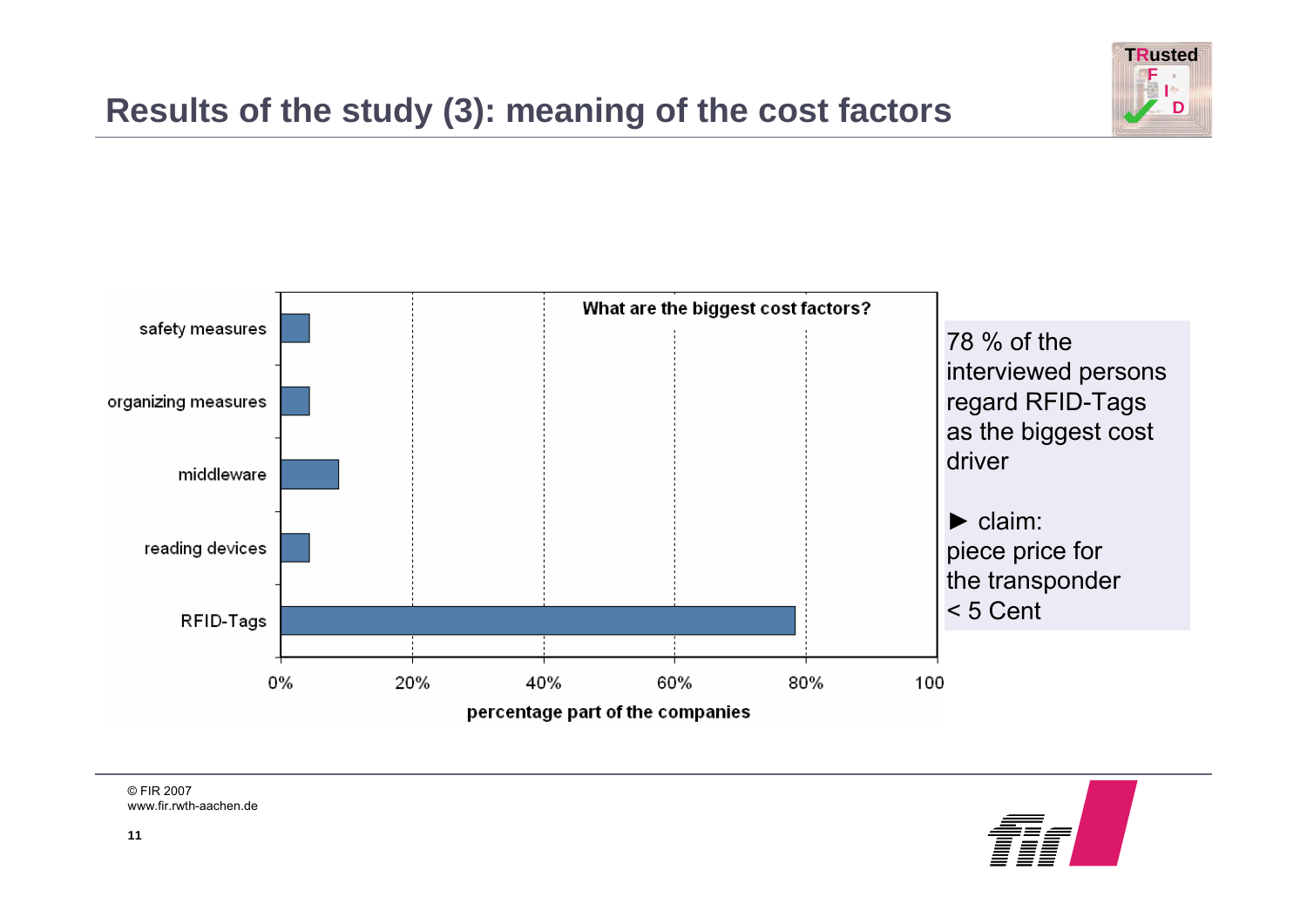



**F ID**

**TRusted**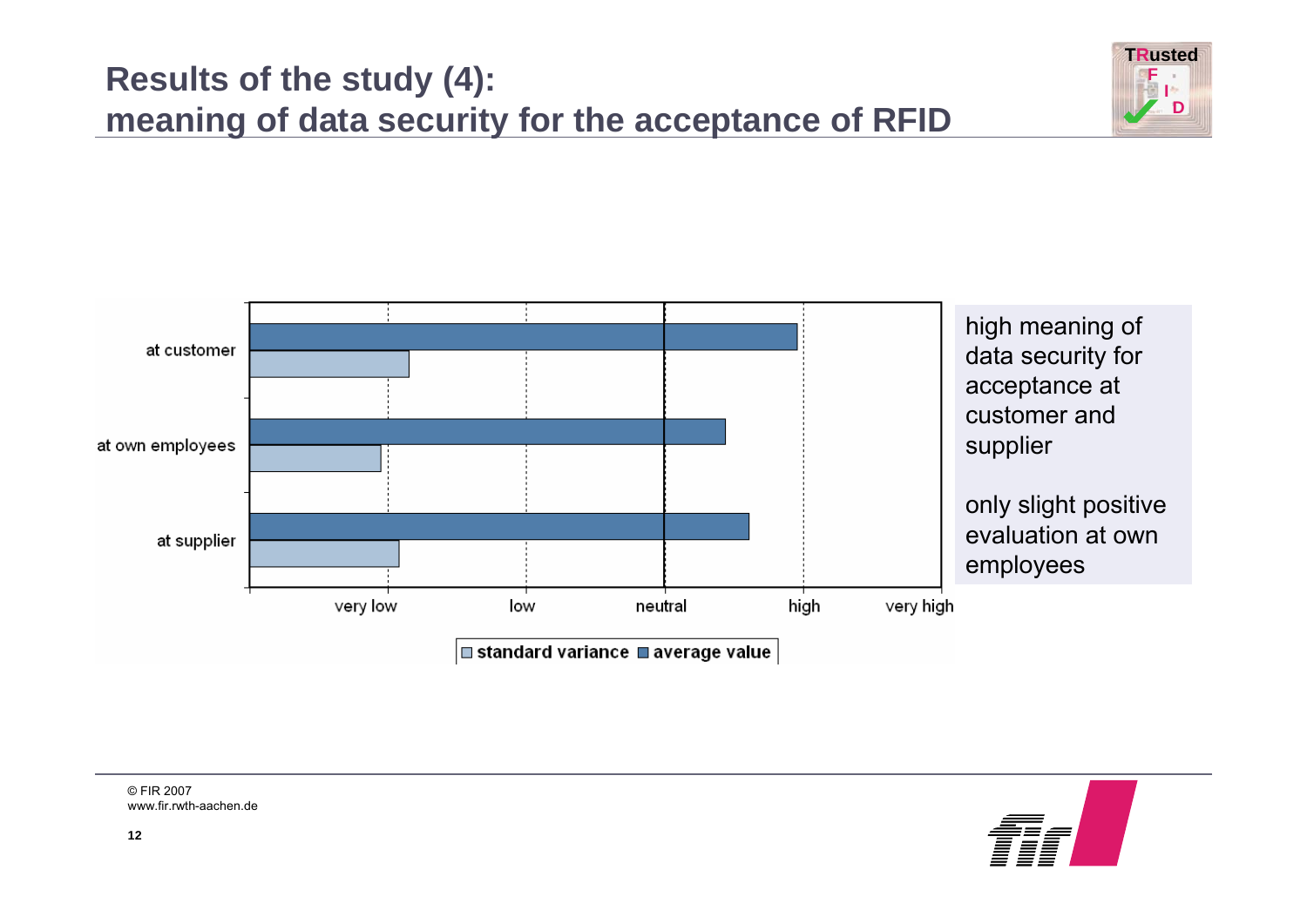



Source: Research Institute for Operations Management (2006)

for 57 % the After Sales represents the greatest risk for data security

30 % regard the Supply Chain as most endangered

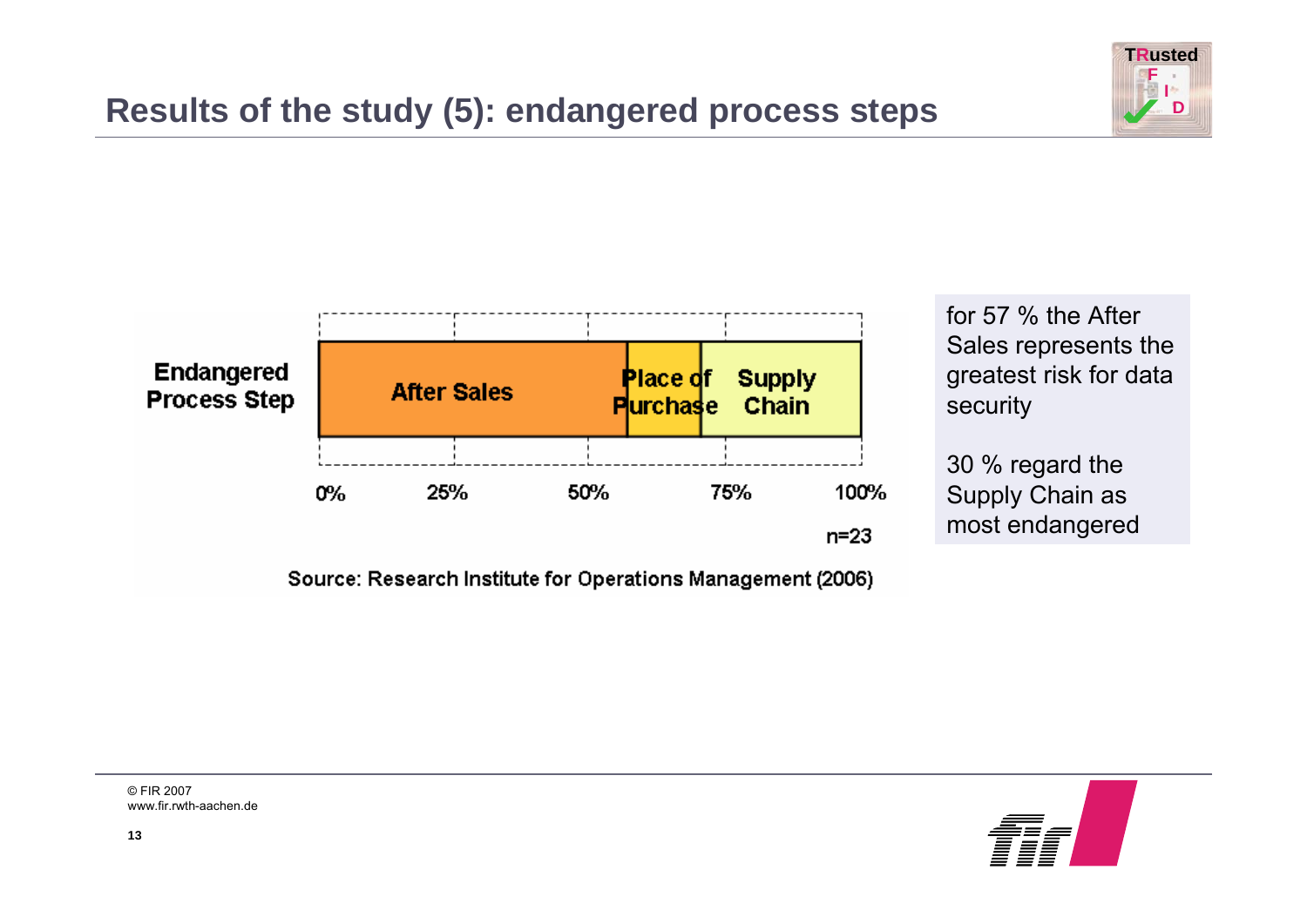



outstanding necessary safety measures:

in the Supply Chain  $\blacktriangleright$  against the violation of data confidentiality (48%)

in the Point of Sale► against data manipulation (61%)

in the After Sales► against data manipulation (57%)

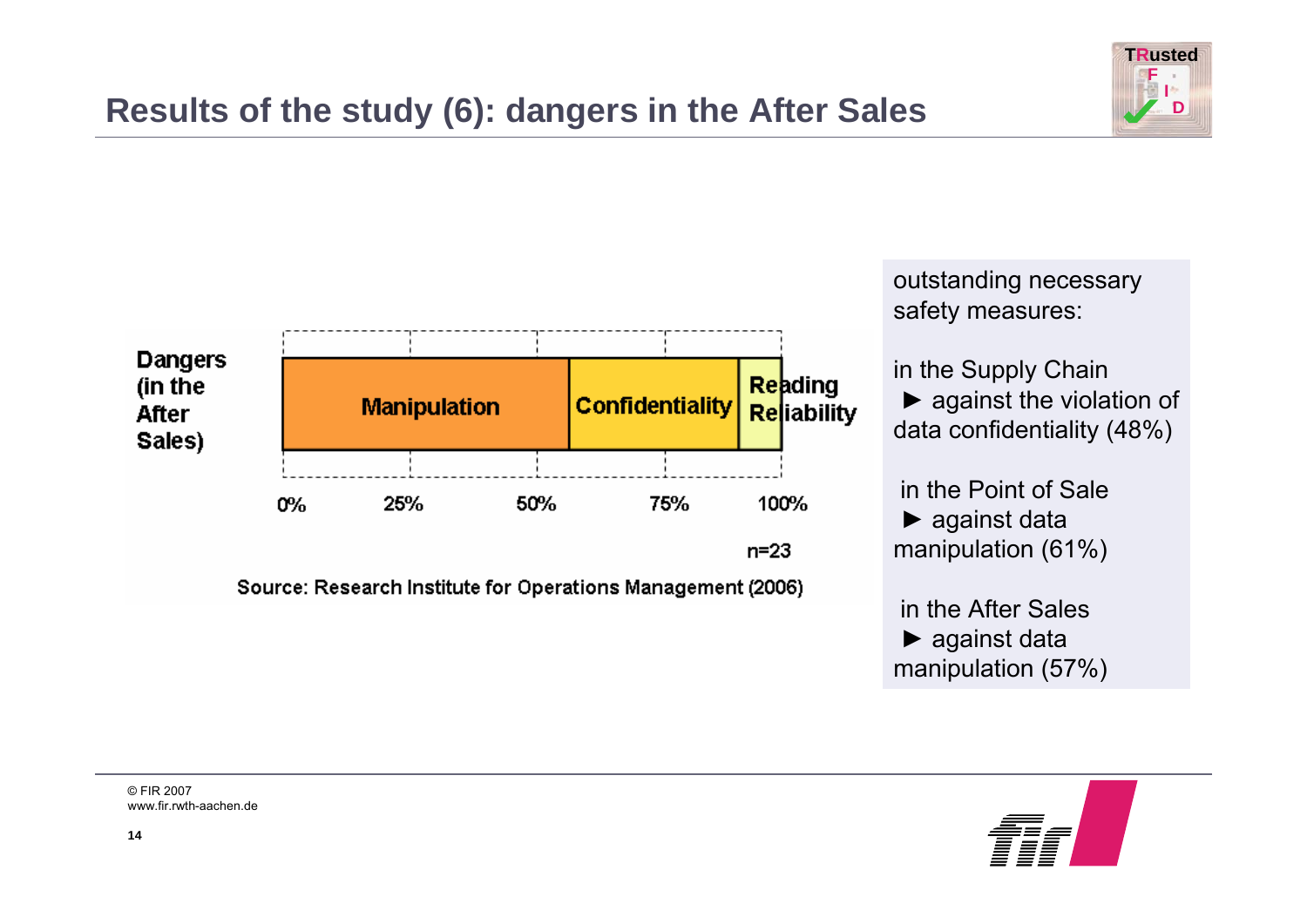### **Results of the study (7): measures to guarantee data security**





Source: Research Institute for Operations Management (2006)

87 % of the apparel retailers want to assure the datasecurity by a self-commitement (exclusive / parity with laws)

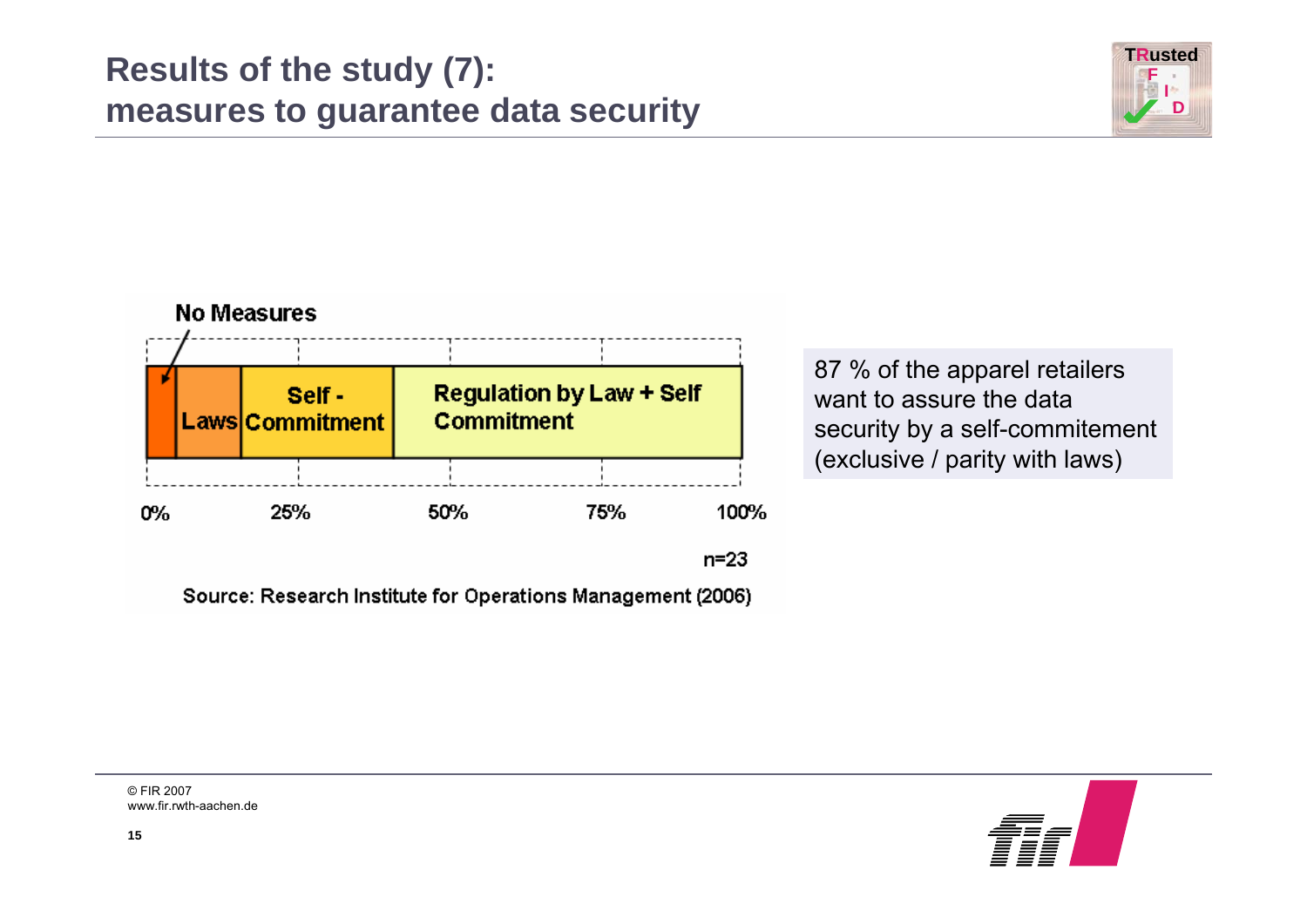### **Agenda**





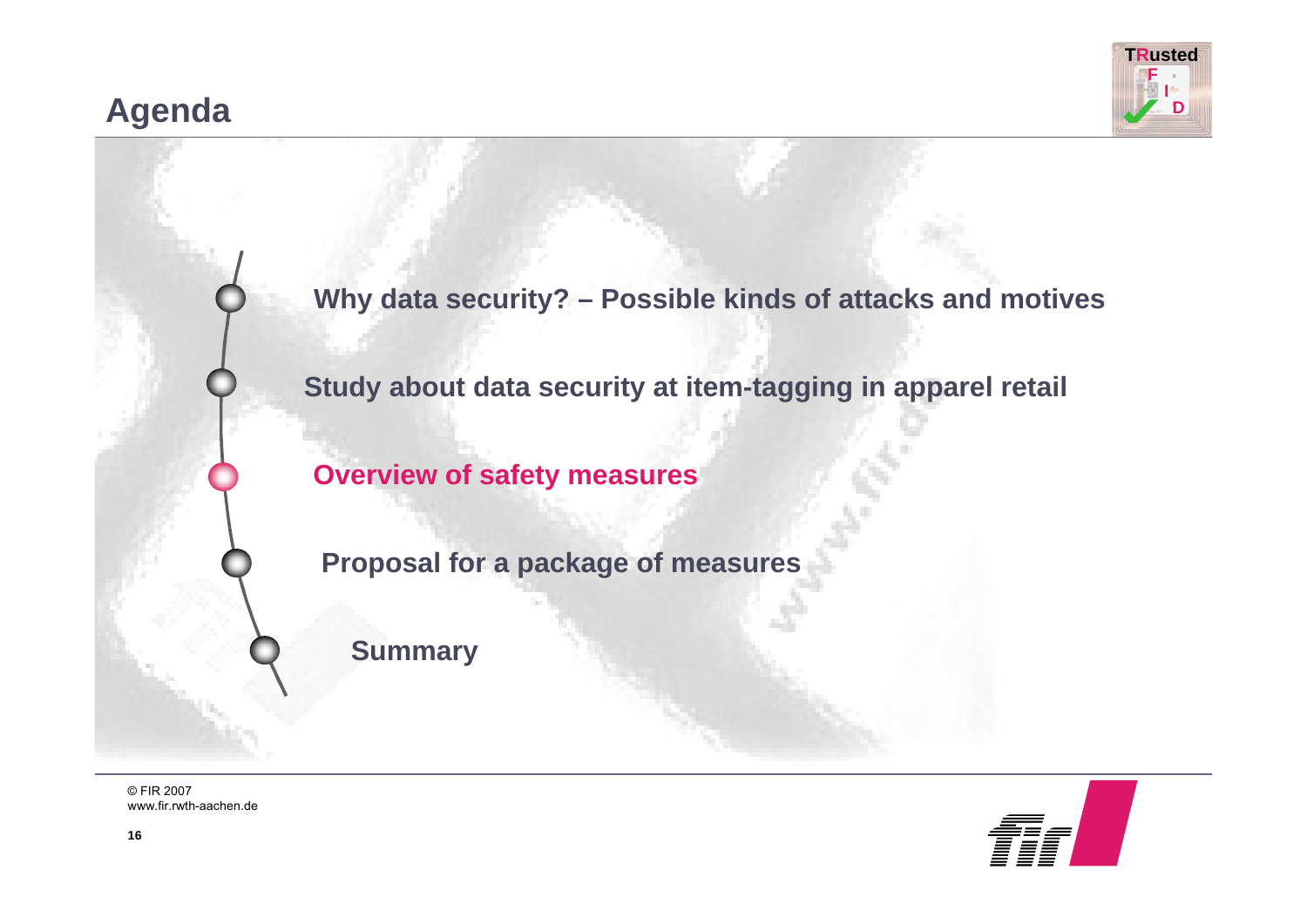

#### **A Authentication**

- П prevention of attacks
	- where the data content will be faked
	- which aim at the reading devices
- **takes place before the proper data** transfer
- check, whether the components (tags + reading devices) belong to the same application
- **without additional safety measures:**
- $\blacktriangleright$  attack on the air interface possible



© FIR 2007www.fir.rwth-aachen.de

#### **B Encryption**

- **Example 2 in Angle 2 in Angle 2 in The Stamps at the protection of the air interface**
- **prevention of illegal eavesdropping**
- **recording a personal file is still possible,** but appreciably more difficult
- **heavy modification of the data by the** algorithm
- $\triangleright$  insight into the real content will be prohibited
- critical: management and communication of the keys





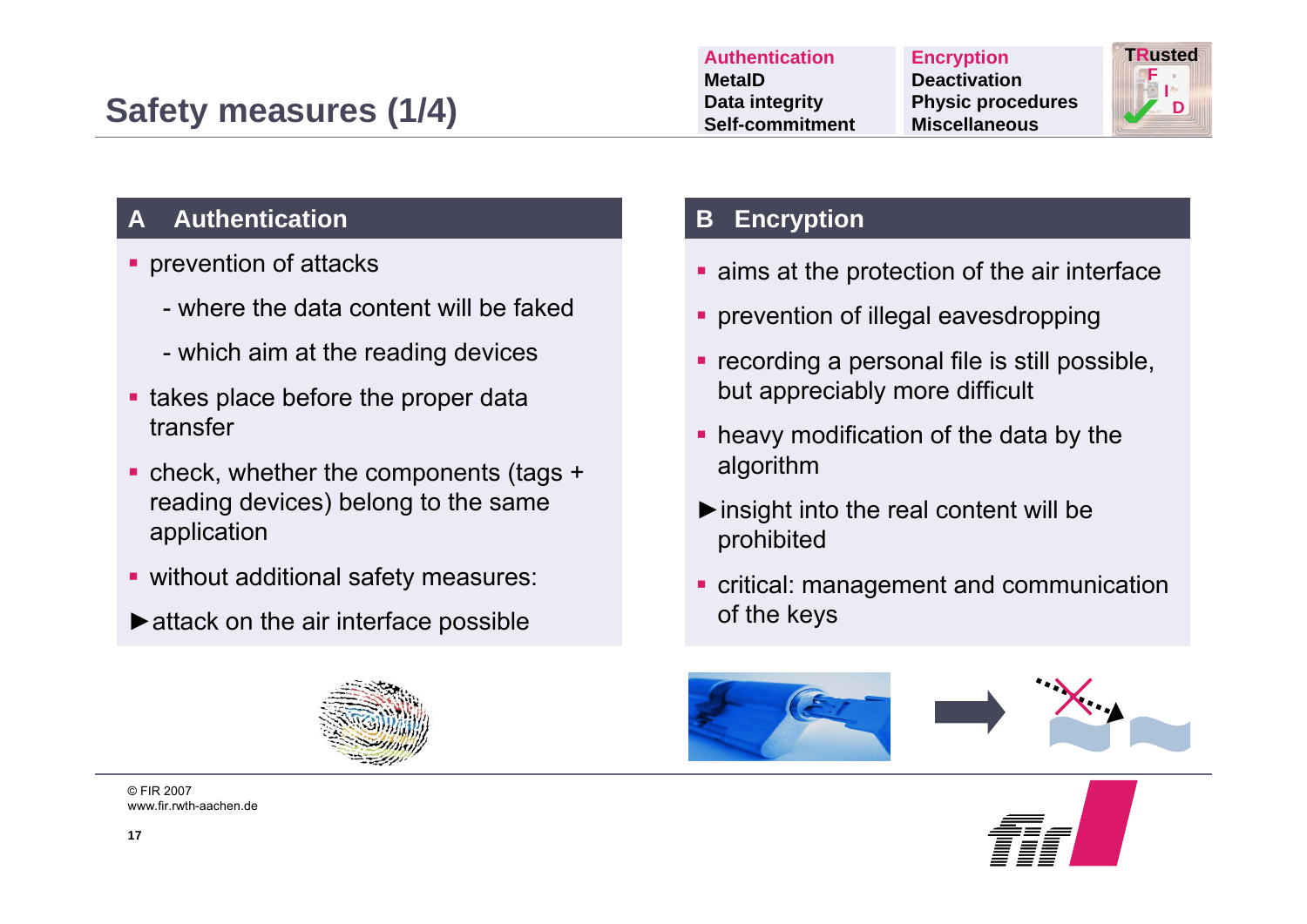| Authentication         | <b>Encryption</b>        | <b>TRusted</b> |
|------------------------|--------------------------|----------------|
| <b>MetalD</b>          | <b>Deactivation</b>      |                |
| Data integrity         | <b>Physic procedures</b> | D              |
| <b>Self-commitment</b> | <b>Miscellaneous</b>     |                |

#### <span id="page-17-0"></span>**C MetaID**

- **Example 2 in the controller** contribution of the transponder data & air interface
- **transponder gets an new identity** (complementary / substituting)
- **possible kinds of attacks without** additional safety measures
	- "reply-attacks"
	- deleting the contents in rewriteable transponders



© FIR 2007www.fir.rwth-aachen.de

#### **Deactivation**

- **E** aims at the anonymity of the transponder
- **Example 1 Fig. 2 Fig. 2 Fig. 2 Fig. 2 Fig. 2 Fig. 2 Fig. 2 Fig. 2 Fig. 2 Fig. 2 Fig. 2 Fig. 2 Fig. 2 Fig. 2 Fig. 2 Fig. 2 Fig. 2 Fig. 2 Fig. 2 Fig. 2 Fig. 2 Fig. 2 Fig. 2 Fig. 2 Fig. 2 Fig. 2 Fig. 2 Fig. 2 Fig. 2 Fig. 2 F** possible
- **•** critical: obtaining of the whole potential of RFID-technology (esp. In the After-Sales) not possible anymore





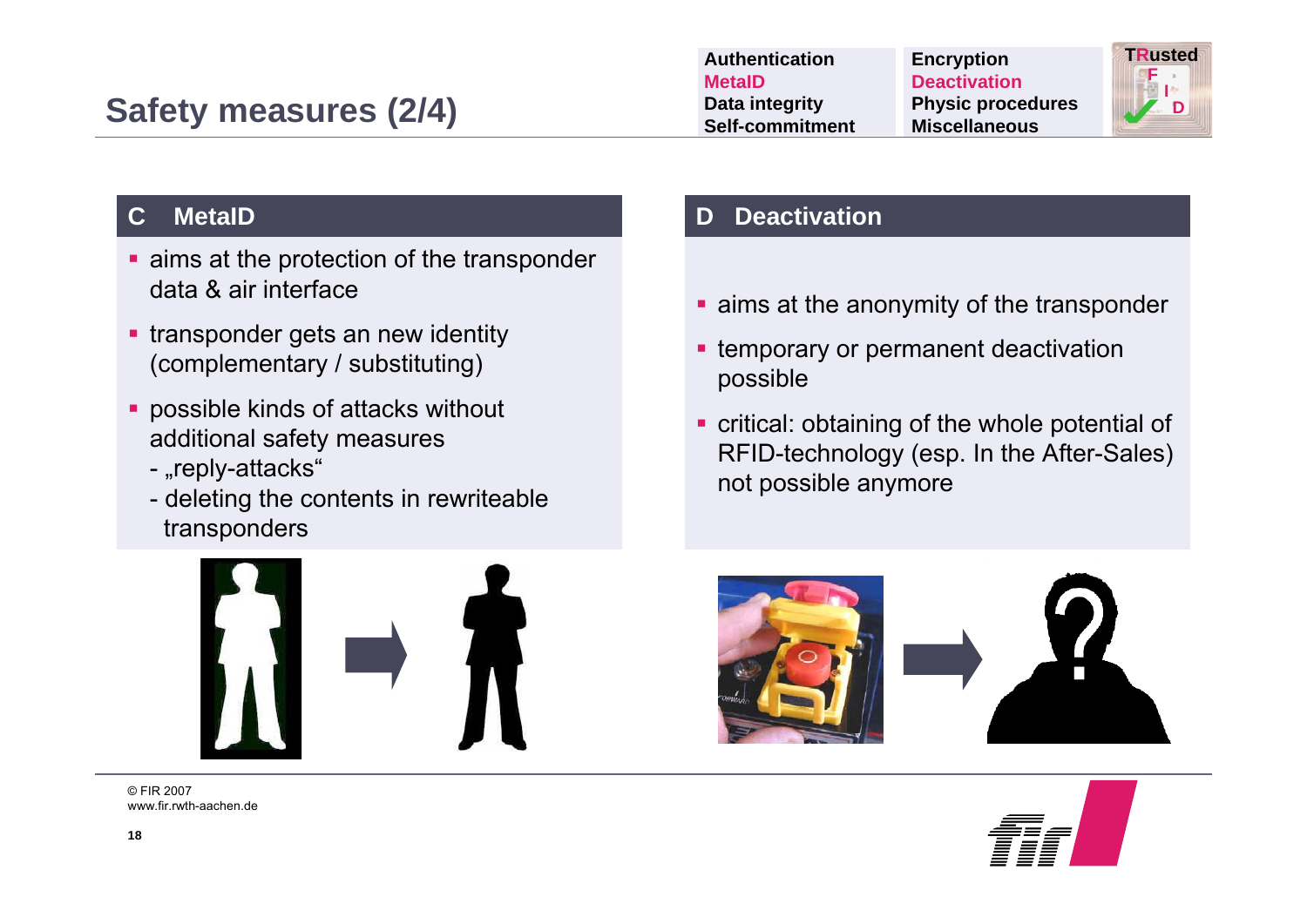| <b>Authentication</b> | <b>Encryption</b>        | <b>TRusted</b> |
|-----------------------|--------------------------|----------------|
| <b>MetaID</b>         | <b>Deactivation</b>      |                |
| Data integrity        | <b>Physic procedures</b> | D              |
| Self-commitment       | <b>Miscellaneous</b>     |                |

#### **E Data integrity**

- **aims at the protection of the** communication of the air interface
- **n** measures enable faultless and complete transfer of data via the air interface

#### **F Physic procedures**

- contains all the procedures, which are associated with additional physical effort, e. g. :
- screening
- curtail the radio radius





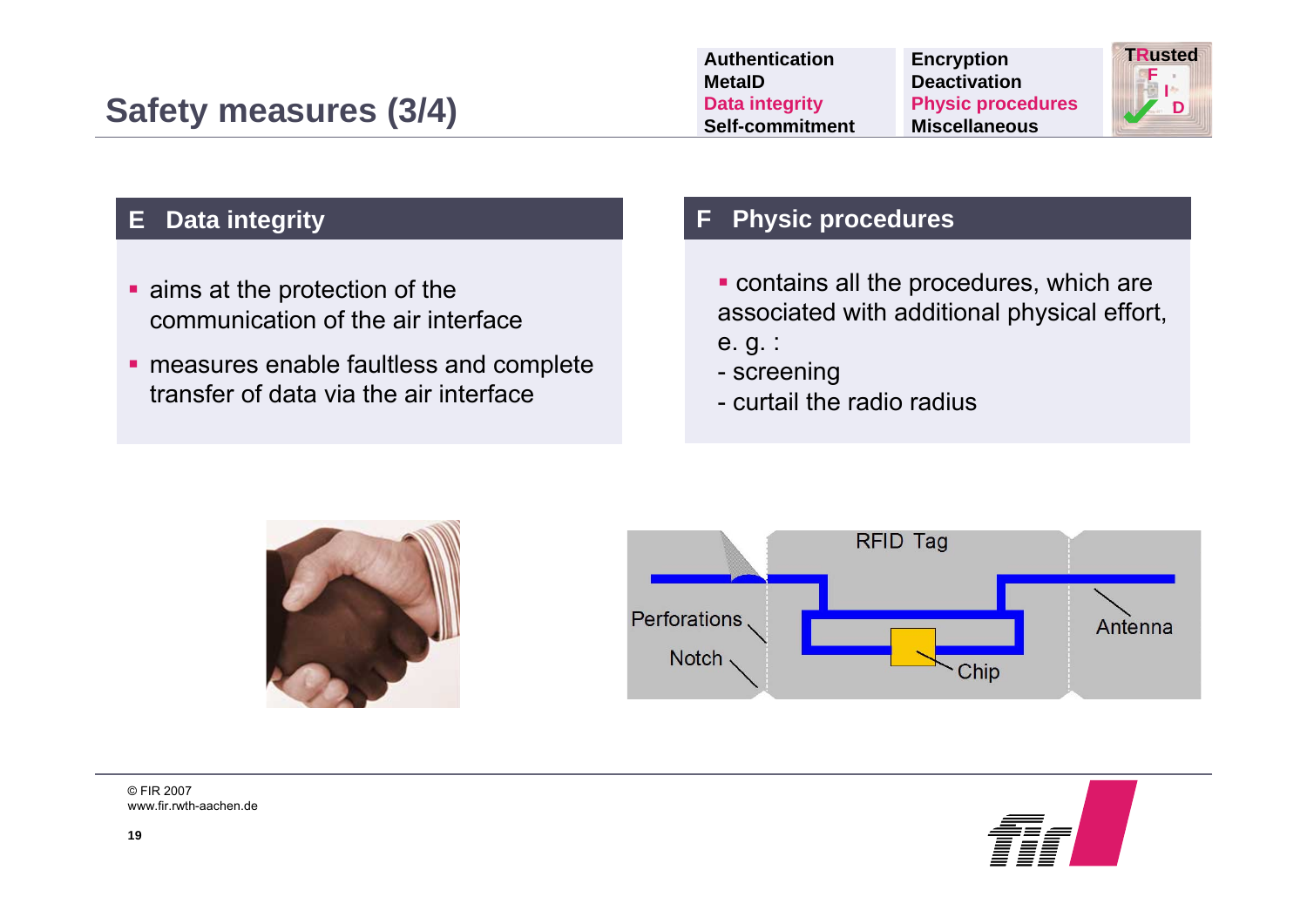| <b>Authentication</b> | <b>Encryption</b>        | <b>TRusted</b> |
|-----------------------|--------------------------|----------------|
| <b>MetaID</b>         | <b>Deactivation</b>      |                |
| Data integrity        | <b>Physic procedures</b> | D              |
| Self-commitment       | <b>Miscellaneous</b>     |                |
|                       |                          |                |

#### **G Self-commitment**

- commitment of compliance with security
	- towards consumer
	- towards competitor
- **base** 
	- guidelines, principles, mission statements

#### or

- certification with a trust sign



© FIR 2007www.fir.rwth-aachen.de

#### **H Miscellaneous**

further safety measures, which aren't assignable to any of the other groups e.g.:

- detection of double EPC-numbers
- analysis of the antenna energy
- alternation of the radio frequency
- zoning



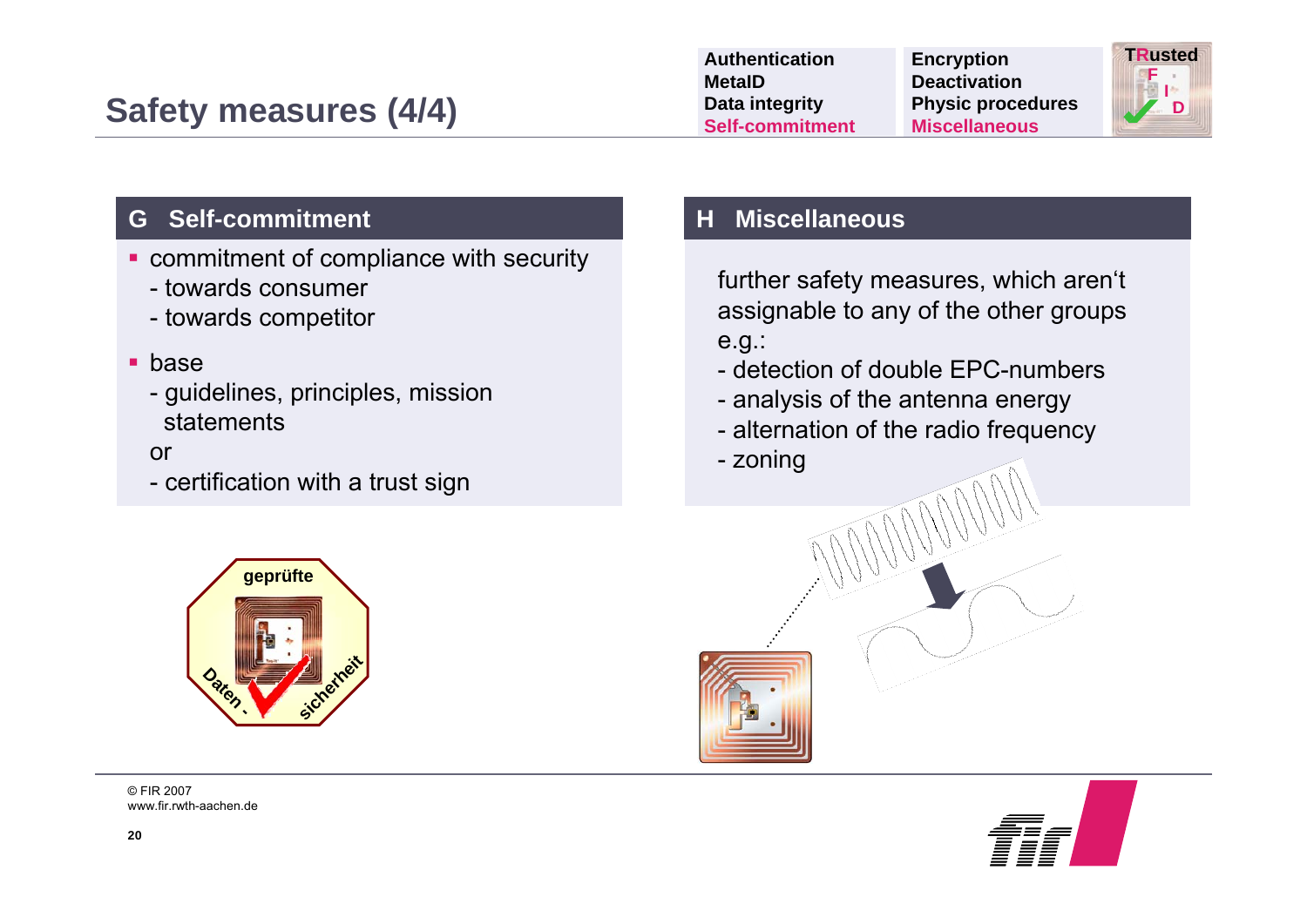### **Agenda**





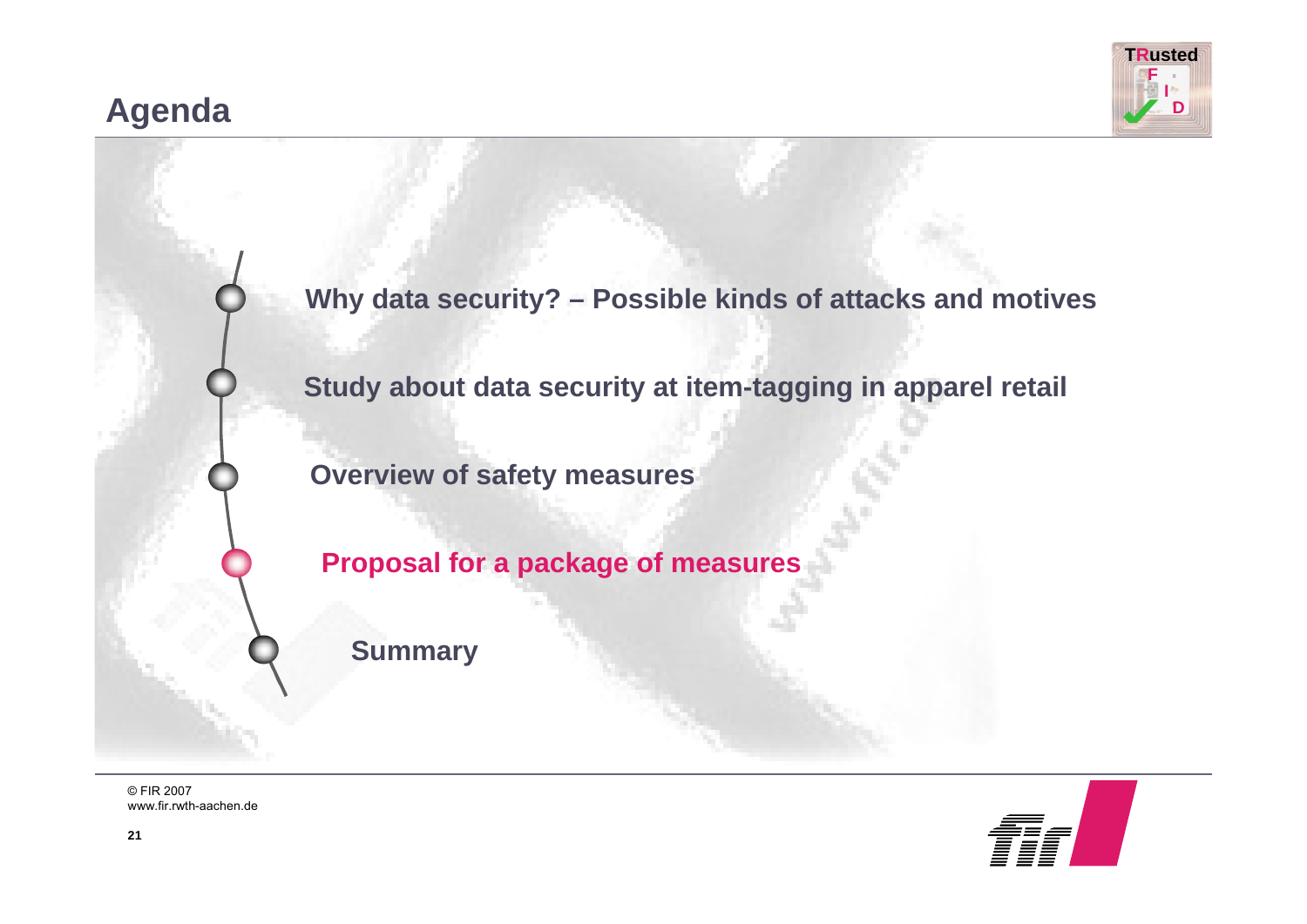### **Package of measures 4PPS (1/4)**

**FDTRusted**

exclusive implementing of measures A – H has got critical disadvantages:

- too complex (B encryption Chained-Hash-Lock-operation)
- too intricately (F physical procedures blocker-tags)
- not advisable (D deactivation kill-function / permanent deactivation)
- not sufficient (G self-commitement compliance of principles)



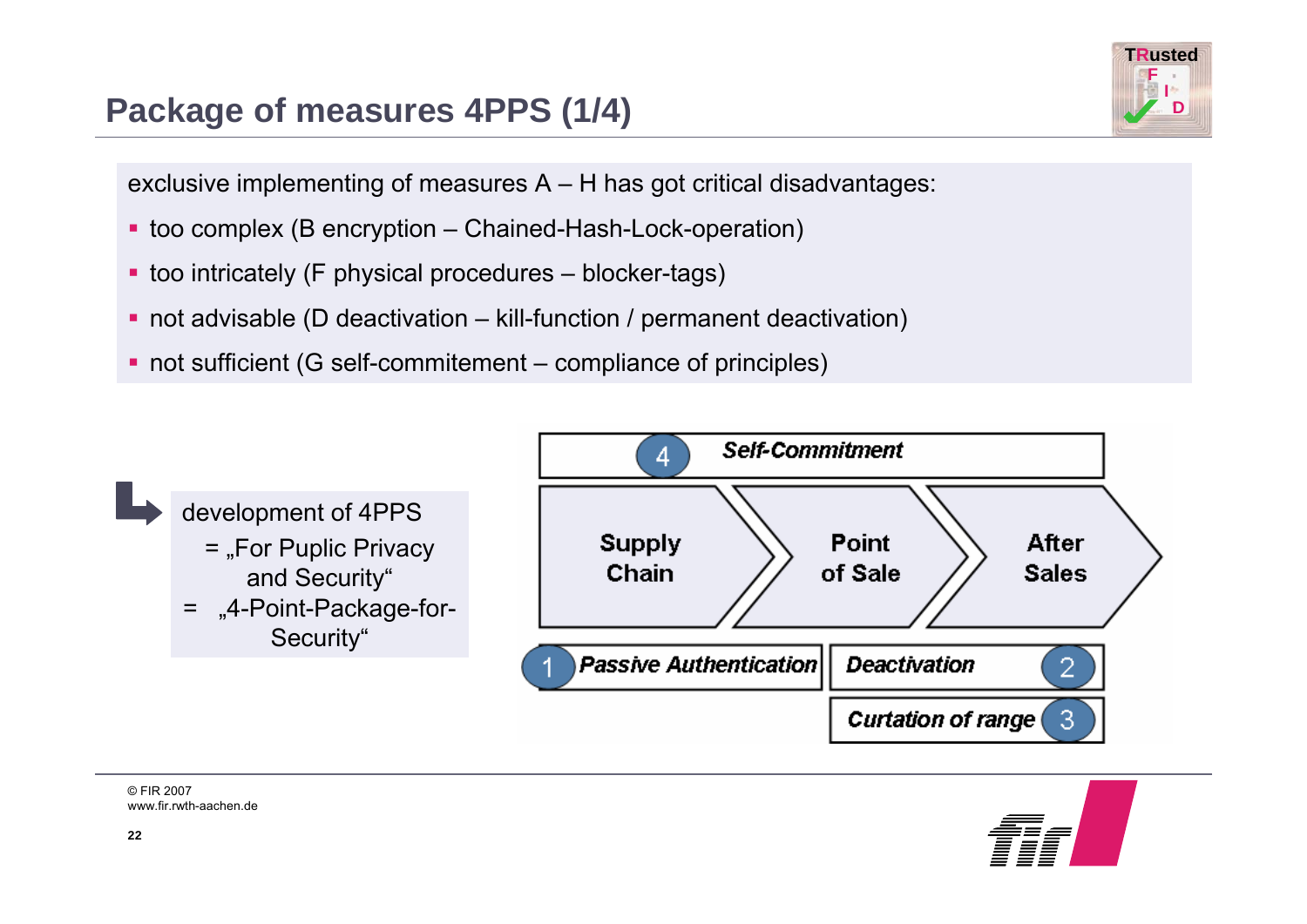



**aims at the protection of Point of Sale &** Supply Chain

### **M2: Temporary deactivation**

- **Claims of the apparel retailer:** temporary deactivation of the transponders without an active demand of the customer
- **alternative 1: access key used for** authentication can be overwritten with a new one & handed over to the customer
- **Example 2: encryption of the serial** number of the EPC
- ►quasi deactivation
- customer demand: kill-function

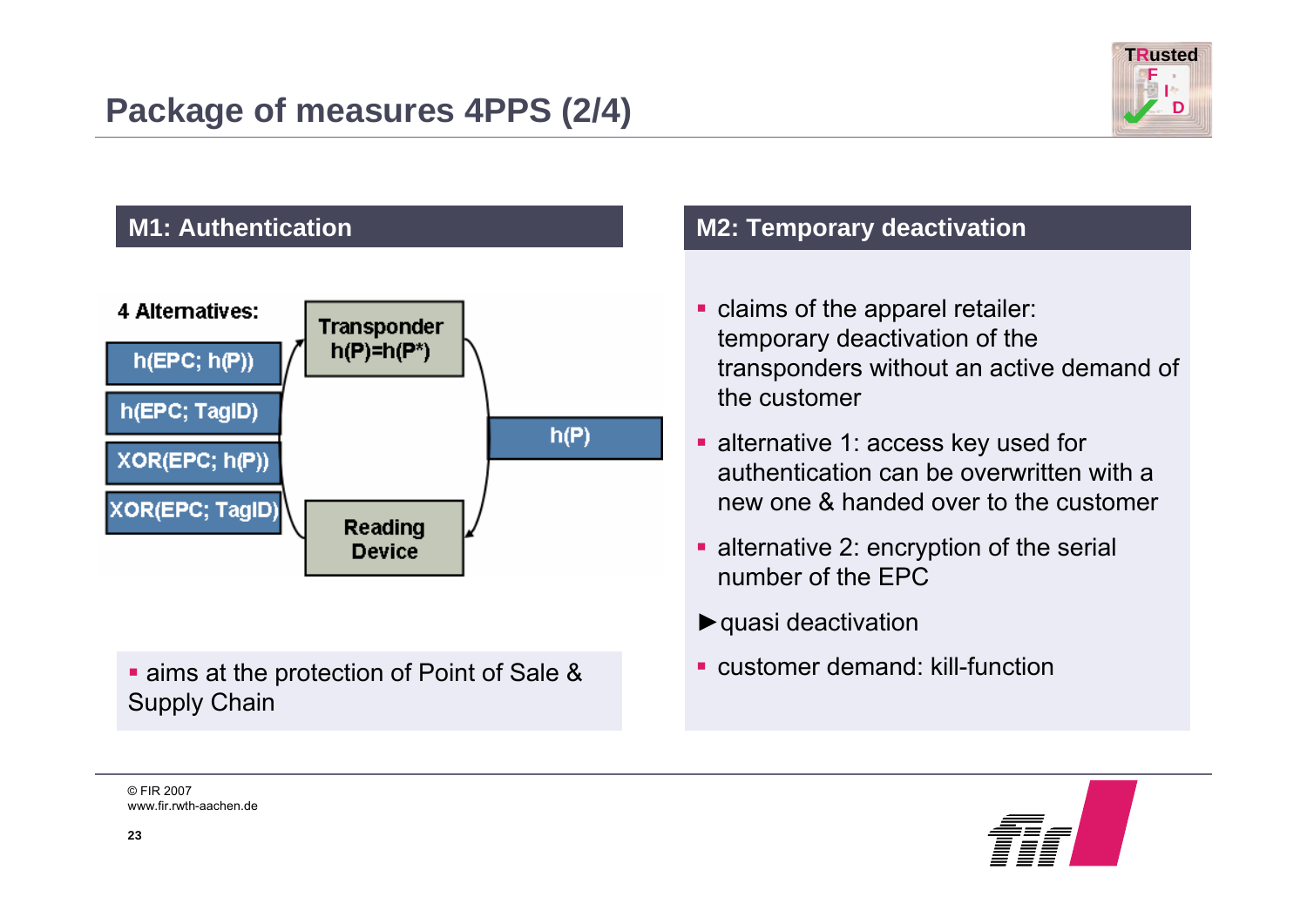

#### **M3: Change of the reading range**

- **detaching of the antenna** Effect: transponder will only report if the reading device is very close to it, otherwise not
- advantage: transponder data remains in the memory
- ►goal: application together with measure point 2
- **positive effect onto the uncertainty of the** customer

#### **M4: Self commitement**

- connection of all process steps to self committing measures!
- Point of Sale: signs to point out
	- the impossible manipulability of the transponder data
	- the guarantee of anonymity
- **Secial signposts at the checkout**
- **hollistic compliance with principles by a** certificate
- ►confidence of the consumer will bestrengthened

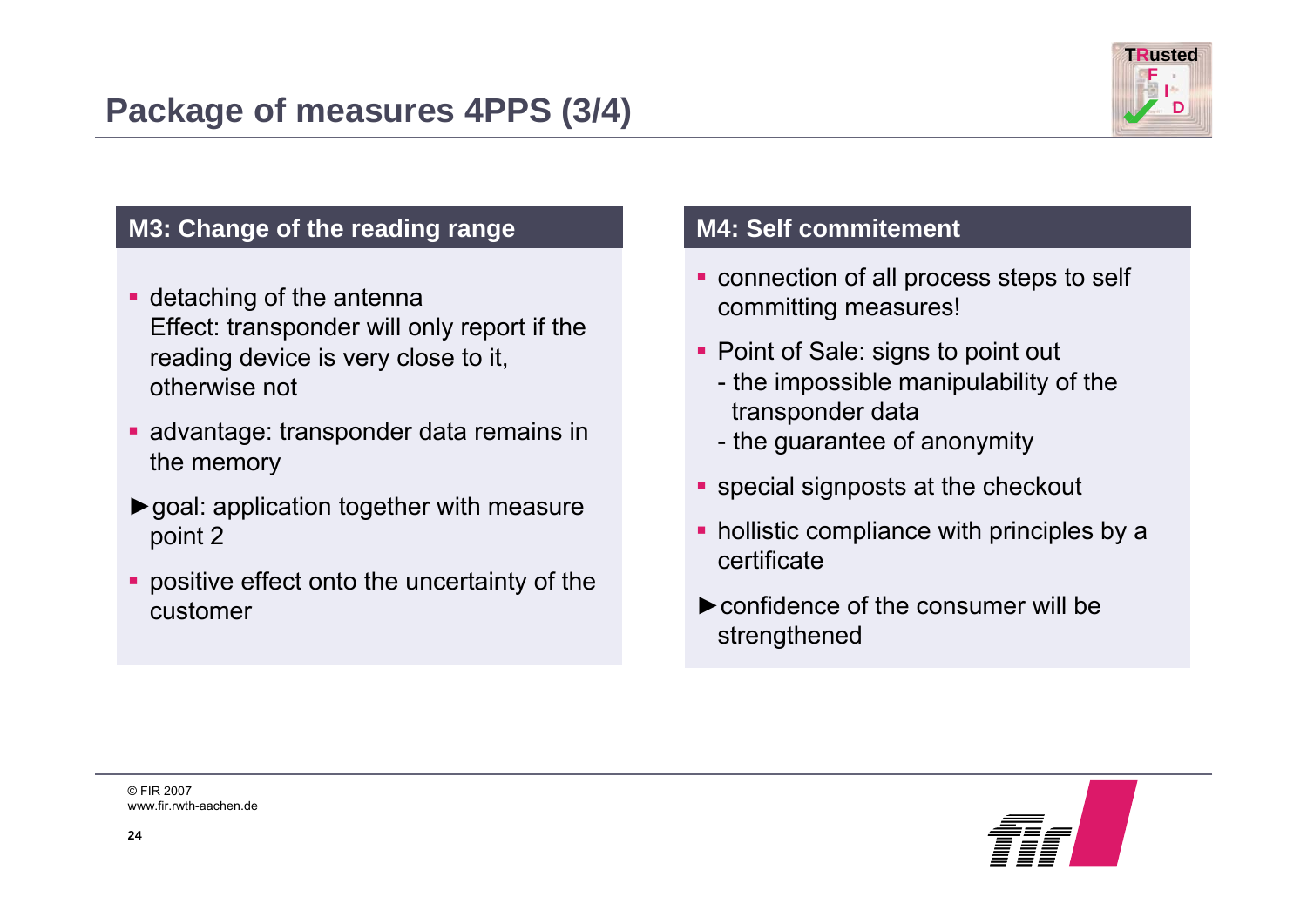### **Package of measures 4PPS (4/4): upshot**



#### **What is 4PPS able to?**

- **I** illegal eavesdropping of the air interface will be prohibited
- **detection of plagiarism by reply-attacks** according to the EPC-procedure
- persecution, tracking in Supply Chain & After Sales warded off
- **If** impossible to overwrite & delete the transponder data
- **SURE** surveillance of the consumer in the After Sales will be prohibited
- unauthorised using of customer data on the transponders can be avoided

#### **What isn't 4PPS able to?**

in Supply Chain & at Point of Sale:

- prohibition of blocking & jamming
- avoiding of destroying & detachment of the transponder

#### **but…**

in all process steps:

 Destroying & detachment of the transponder can be averted by integration

in the After Sales:

**• blocking and jamming can be prohibited** by deactivation or detachement of the antenna



**claims completely fullfilled !!!**

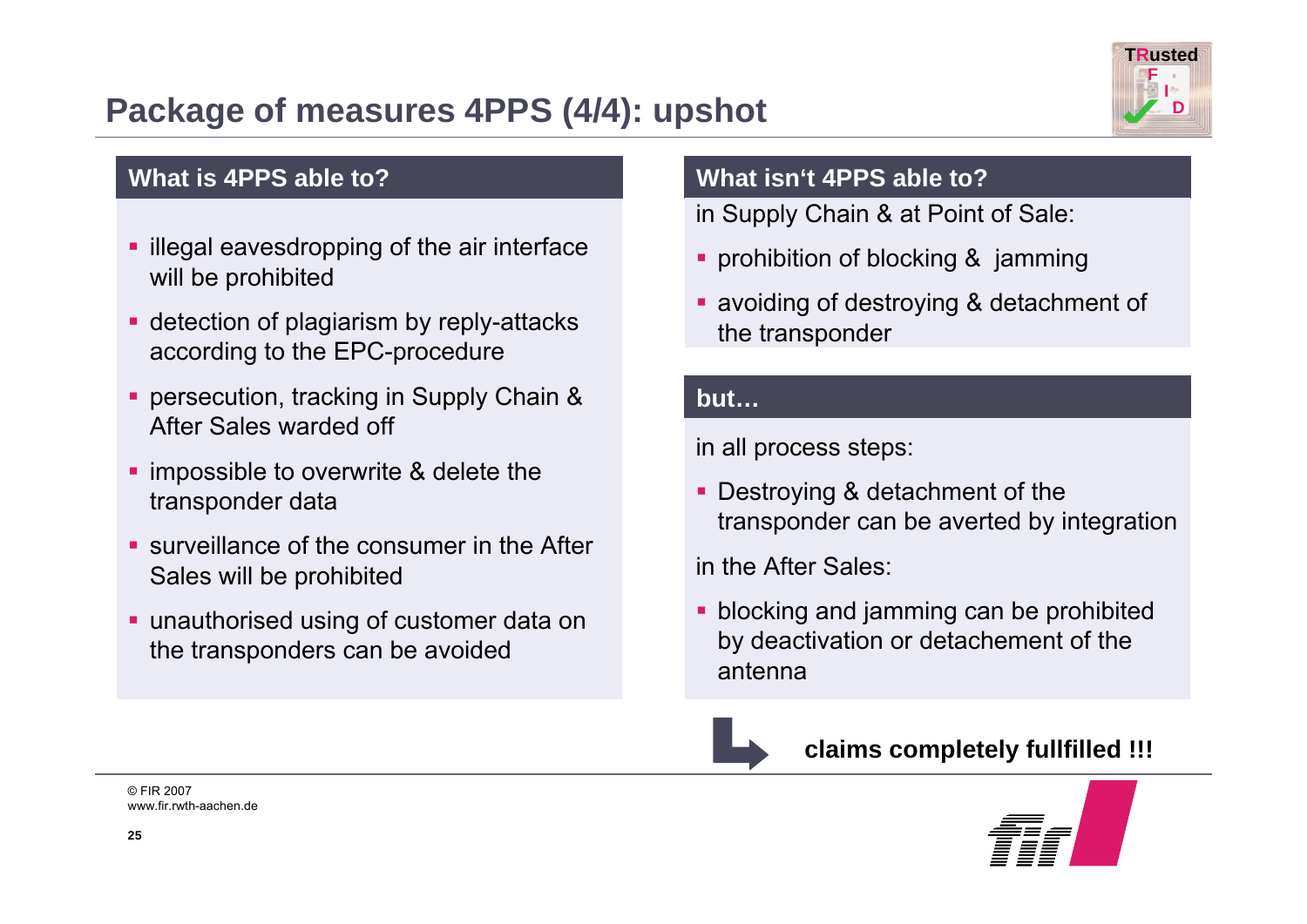### **Agenda**





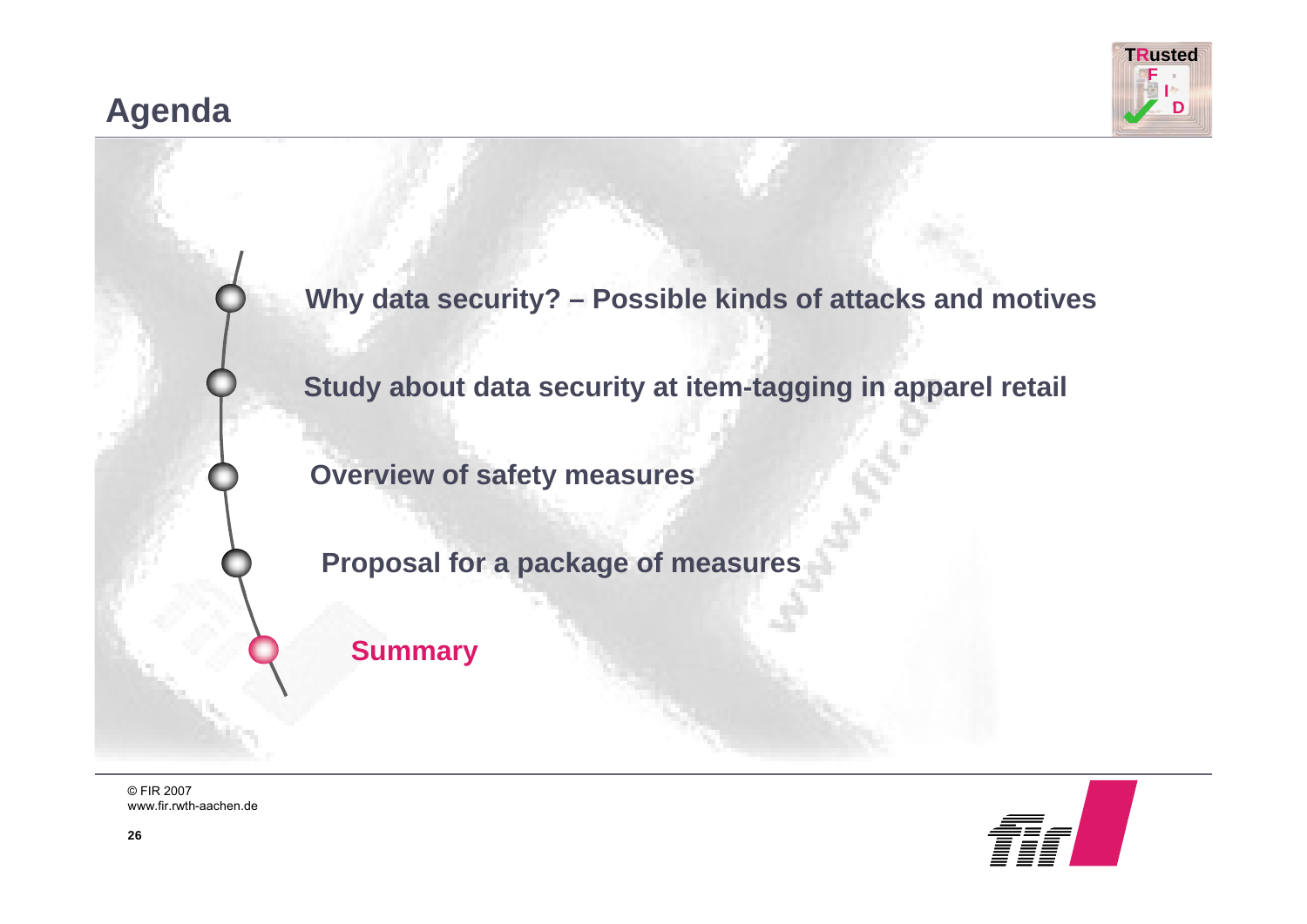### **Summary**



**D**

#### 1. Why data security? – Possible kinds of attacks and motives



#### 3.Overview of the safety measures



© FIR 2007www.fir.rwth-aachen.de



2. Study about data security at itemtagging in apparel retail

| <b>Authentication</b> | <b>Encryption</b>        |  |
|-----------------------|--------------------------|--|
| <b>MetaID</b>         | <b>Deactivation</b>      |  |
| Data integrity        | <b>Physic procedures</b> |  |
| Self-commitment       | <b>Miscellaneous</b>     |  |
|                       |                          |  |

4.Proposal for a package of measures